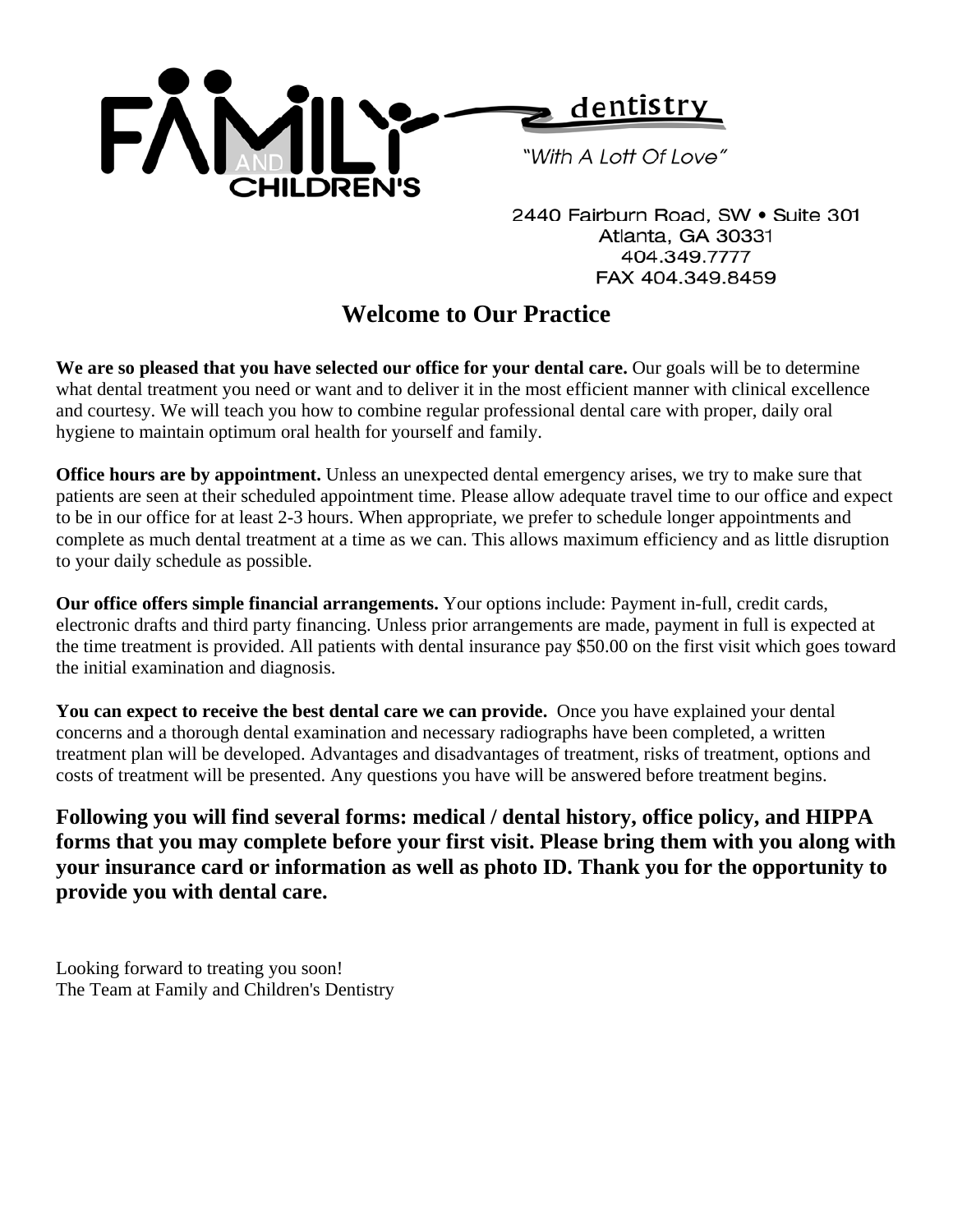

2440 Fairburn Road, SW . Suite 301 Atlanta, GA 30331 404.349.7777 FAX 404.349.8459

# **Office Visits Are Available By Appointment Only**

If your child has an emergency and needs to be seen, we ask that you call as early as possible **for a same day appointment. This will help us to plan for all patients and lessen your waiting time in the office. Calling ahead to schedule appointments and limiting unexpected visits will greatly help us serve you better.** 

 **you, your doctor, or hygienist should decide that additional time is needed to discuss a If particular problem, a longer consultation appointment can** *usually* **be arranged at 8:00am, 12:00 noon, or 3:00pm.** 

### **Broken and Cancelled Appointments**

**Our office requires a two-day (48 hours) cancellation notice of confirmed consultations and appointments; otherwise, a missed appointment** *charge* **of \$50.00 will be added to your account.** 

# **Appointment Reservation Fees**

An appointment reservation fee of \$50 is required for all treatment appointments with a fee under \$250.00. Treatment appointments over \$250.00 require a reservation fee of ¼ of the total service for the next appointment. In addition, cleaning appointments on Saturdays require a \$25 appointment reservation fee.

**If any of the following occur:** 

- $\bullet$  Cancellation with less than 48 hours notice
- **No-show or missed appointment**
- **Late arrival requiring rescheduling**
- $\bullet$  Eating prior to a sedation appointment

the fee will be charged to your account. Otherwise, the fee will remain as a credit on your **account and can be applied to future appointments.** 

# **Advance Appointments**

If your daughter or son is coming home from college and will need a routine dental visit, please call six weeks ahead to reserve your appointment. Our appointments fill up quickly.

**e schedule appointments up to six months ahead of time for you convenience. Please W schedule your appointments as far in advance as possible.** 

**\_\_\_\_\_\_\_\_\_\_\_\_\_\_\_\_\_\_\_\_\_\_\_\_\_\_\_\_\_\_\_\_\_\_\_\_\_\_\_\_\_\_\_\_\_\_\_\_\_\_\_\_ \_\_\_\_\_\_\_\_\_\_\_\_** 

**\_**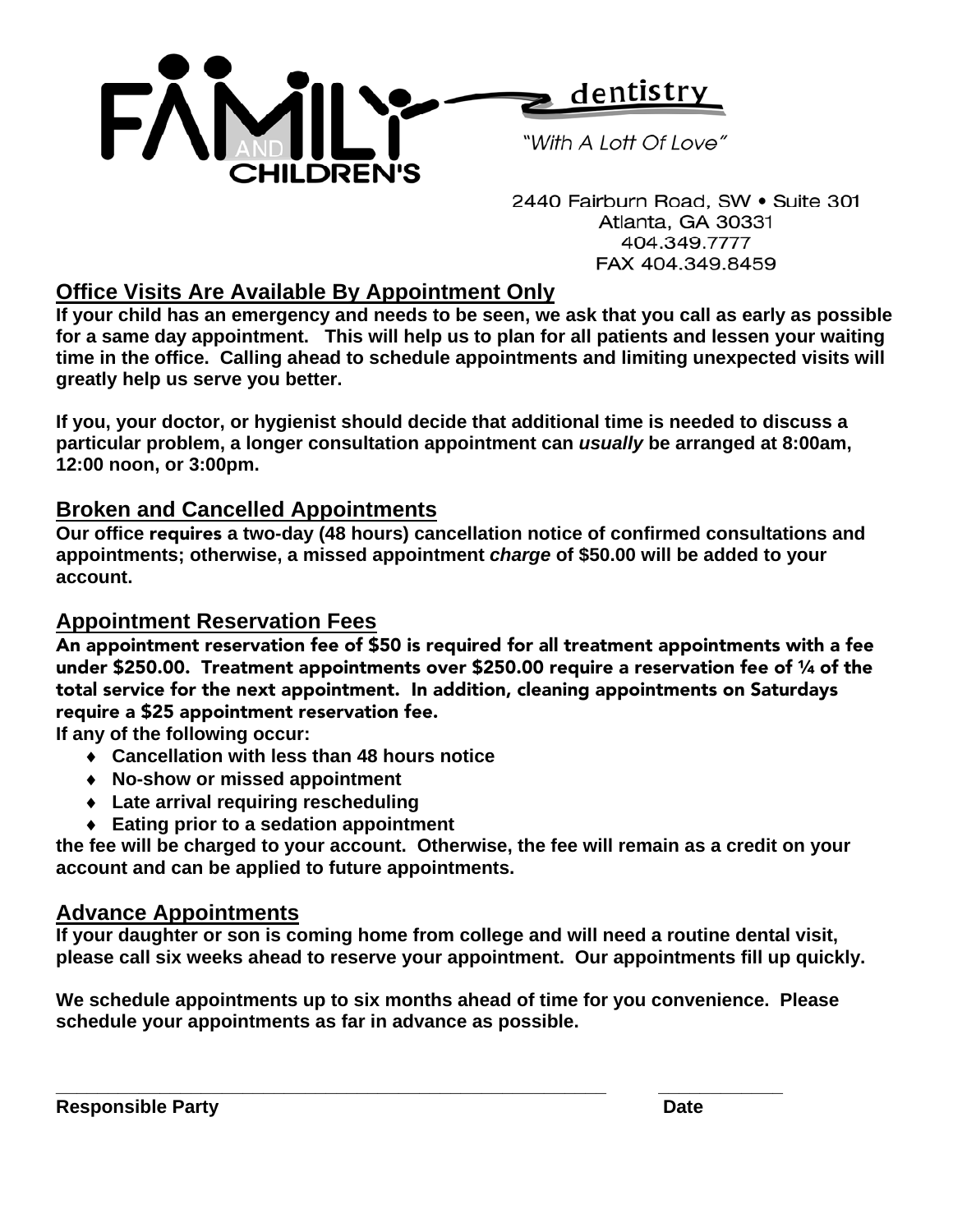

dentistry

"With A Lott Of Love"

2440 Fairburn Road, SW . Suite 301 Atlanta, GA 30331 404.349.7777 FAX 404.349.8459

# **Payment Policy**

**We require all patients or guardians to show their insurance or managed care card and their photo ID. We will make copies for our permanent records. For minors, we will charge and hold responsible the parent or guardian that signs the treatment plan.** 

**We cannot render services on the assumption that our charges will be paid by the insurance company. All services are charged directly to the patient / guardian, and he / she remains personally responsible for reports and itemizations to assist in making collections from insurance companies. The patient / guardian will credit any such collections to the patient's account.** 

# **Payment and Release of Information Authorization**

**I, \_\_\_\_\_\_\_\_\_\_\_\_\_\_\_\_\_\_\_\_\_\_\_\_\_\_\_\_\_\_\_\_\_, hereby authorize Family and Children's Dentistry to furnish information concerning my or my child's oral health care to the insurance company. I direct the insurer to pay, without evasion, directly to Family and Children's Dentistry, all benefits that result from this claim. Although covered by insurance, I am aware that I am personally responsible for all charges. I agree to pay collection and / or attorney's fees associated with my failure to pay my debt. A photostatic copy of this authorization will be as valid as the original.** 

I hereby authorize Family and Children's Dentistry to release the medical information contained in my chart to my insurance carrier for the purpose of conducting chart reviews, as necessary.

**Signature of Patient or Guardian \_\_\_\_\_\_\_\_\_\_\_\_\_\_\_\_\_\_\_\_\_\_\_\_\_\_\_\_\_\_\_\_\_\_\_\_\_\_\_\_\_** 

**Date Date** *now a* **2009 <b>***now a* 2009 *now a* 2009 *now a* 2009 *now a* **2009 <b>***now a* 2009 *now a* 2009 *now a* 2009 *now a* 2009 *now a* 2009 *now a* 2009 *now a* 2009 *now a* 2009 *now a* 2009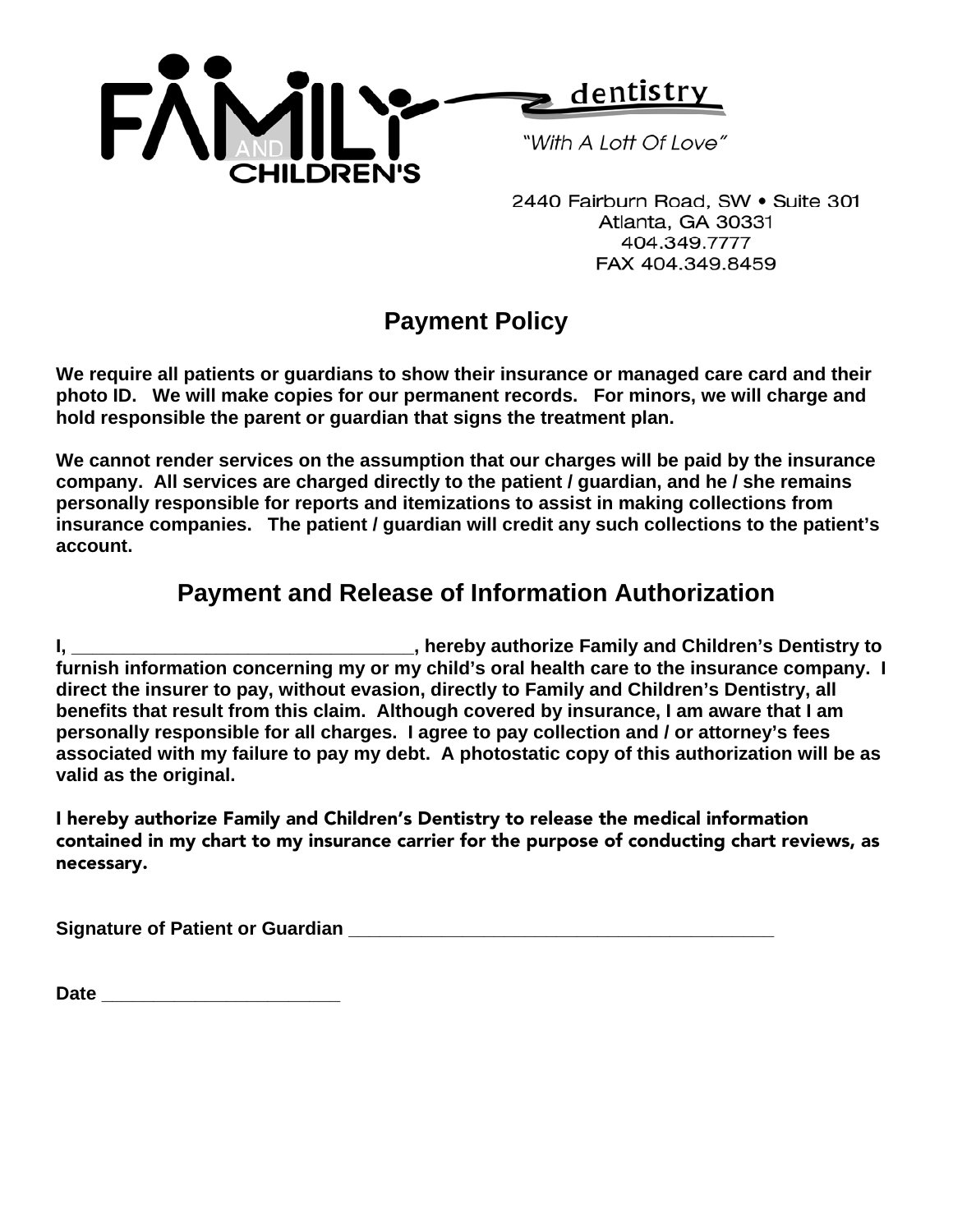# **Family and Children's Dentistry** \_

# **Notice of Privacy Practices**

THIS NOTICE DESCRIBES HOW HEALTH INFORMATION ABOUT YOU MAY BE USED AND DISCLOSED AND HOW YOU CAN GET ACCESS TO THIS INFORMATION. PLEASE REVIEW IT CAREFULLY.

We are required by law to maintain the privacy of protected health information, to provide individuals with notice of our legal duties and privacy practices with respect to protected health information, and to notify affected individuals following a breach of unsecured protected health information. We must follow the privacy practices that are described in this Notice while it is in effect. This Notice takes effect 09/23/2013, and will remain in effect until we replace it.

We reserve the right to change our privacy practices and the terms of this Notice at any time, provided such changes are permitted by applicable law, and to make new Notice provisions effective for all protected health information that we maintain. When we make a significant change in our privacy practices, we will change this Notice and post the new Notice clearly and prominently at our practice location, and we will provide copies of the new Notice upon request.

You may request a copy of our Notice at any time. For more information about our privacy practices, or for additional copies of this Notice, please contact us using the information listed at the end of this Notice.

### **HOW WE MAY USE AND DISCLOSE HEALTH INFORMATION ABOUT YOU**

We may use and disclose your health information for different purposes, including treatment, payment, and health care operations. For each of these categories, we have provided a description and an example. Some information, such as HIV-related information, genetic information, alcohol and/or substance abuse records, and mental health records may be entitled to special confidentiality protections under applicable state or federal law. We will abide by these special protections as they pertain to applicable cases involving these types of records.

**Treatment.** We may use and disclose your health information for your treatment. For example, we may disclose your health information to a specialist providing treatment to you.

Payment. We may use and disclose your health information to obtain reimbursement for the treatment and services you receive from us or another entity involved with your care. Payment activities include billing, collections, claims management, and determinations of eligibility and coverage to obtain payment from you, an insurance company, or another third party. For example, we may send claims to your dental health plan containing certain health information.

**Healthcare Operations.** We may use and disclose your health information in connection with our healthcare operations. For example, healthcare operations include quality assessment and improvement activities, conducting training programs, and licensing activities.

**Individuals Involved in Your Care or Payment for Your Care.** We may disclose your health information to your family or friends or any other individual identified by you when they are involved in your care or in the payment for your care. Additionally, we may disclose information about you to a patient representative. If a person has the authority by law to make health care decisions for you, we will treat that patient representative the same way we would treat you with respect to your health information.

**Disaster Relief.** We may use or disclose your health information to assist in disaster relief efforts.

**Required by Law.** We may use or disclose your health information when we are required to do so by law.

**Public Health Activities.** We may disclose your health information for public health activities, including disclosures to:

o Prevent or control disease, injury or disability;

o Report child abuse or neglect;

o Report reactions to medications or problems with products or devices; o Notify a person of a recall, repair, or replacement of products or devices;

o Notify a person who may have been exposed to a disease or condition; or

o Notify the appropriate government authority if we believe a patient has been the victim of abuse, neglect, or domestic violence.

**National Security.** We may disclose to military authorities the health information of Armed Forces personnel under certain circumstances. We may disclose to authorized federal officials health information required for lawful intelligence, counterintelligence, and other national security activities. We may disclose to correctional institution or law enforcement official having lawful custody the protected health information of an inmate or patient.

**Secretary of HHS.** We will disclose your health information to the Secretary of the U.S. Department of Health and Human Services when required to investigate or determine compliance with HIPAA.

**Worker's Compensation.** We may disclose your PHI to the extent authorized by and to the extent necessary to comply with laws relating to worker's compensation or other similar programs established by law.

**Law Enforcement.** We may disclose your PHI for law enforcement purposes as permitted by HIPAA, as required by law, or in response to a subpoena or court order.

**Health Oversight Activities.** We may disclose your PHI to an oversight agency for activities authorized by law. These oversight activities include audits, investigations, inspections, and credentialing, as necessary for licensure and for the government to monitor the health care system, government programs, and compliance with civil rights laws.

**Judicial and Administrative Proceedings.** If you are involved in a lawsuit or a dispute, we may disclose your PHI in response to a court or administrative order. We may also disclose health information about you in response to a subpoena, discovery request, or other lawful process instituted by someone else involved in the dispute, but only if efforts have been made, either by the requesting party or us, to tell you about the request or to obtain an order protecting the information requested.

**Research.** We may disclose your PHI to researchers when their research has been approved by an institutional review board or privacy board that has reviewed the research proposal and established protocols to ensure the privacy of your information.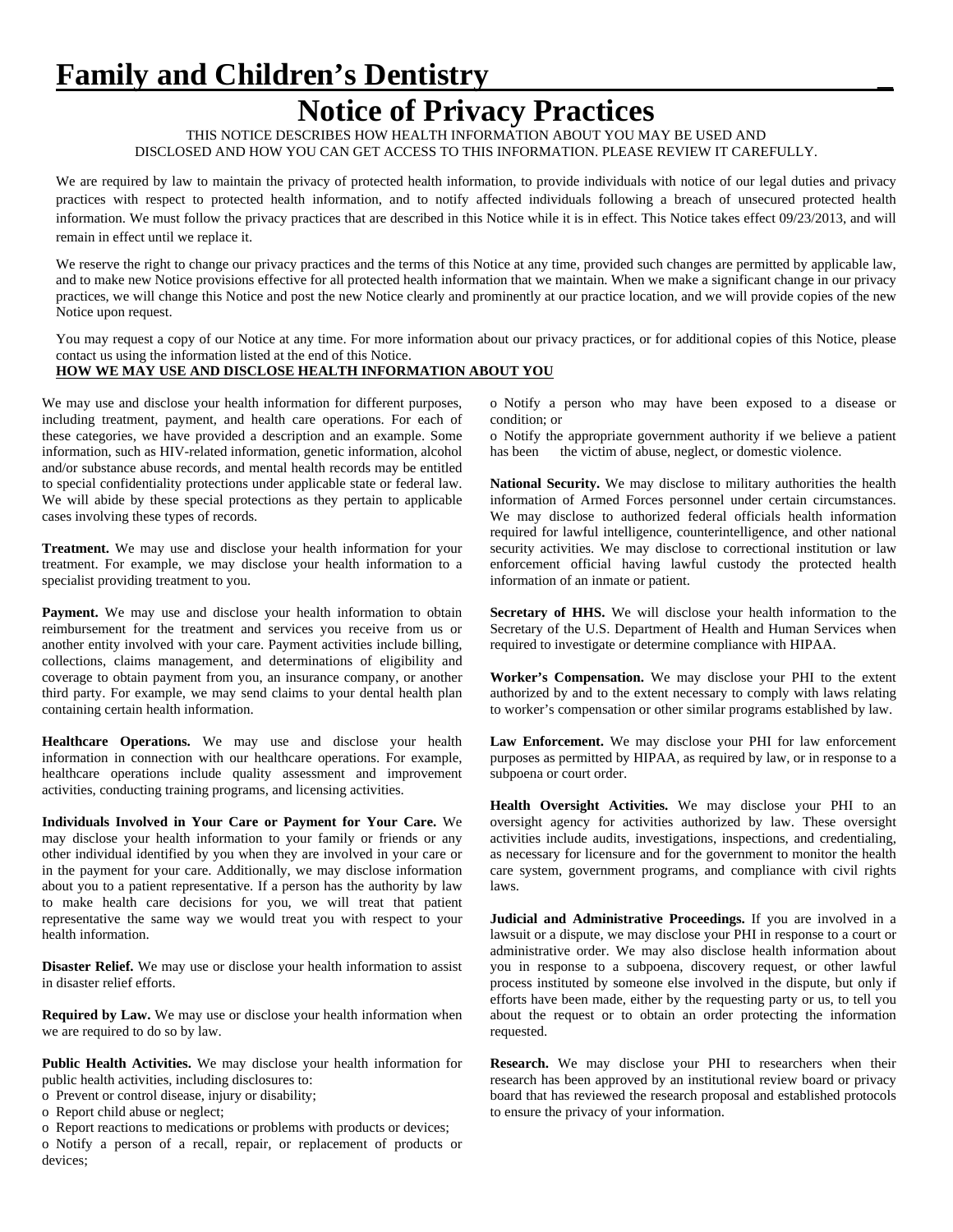**Coroners, Medical Examiners, and Funeral Directors.** We may release your PHI to a coroner or medical examiner. This may be necessary, for example, to identify a deceased person or determine the cause of death. We may also disclose PHI to funeral directors consistent with applicable law to enable them to carry out their duties.

**Fundraising.** We may contact you to provide you with information about our sponsored activities, including fundraising programs, as permitted by applicable law. If you do not wish to receive such information from us, you may opt out of receiving the communications.

### **Other Uses and Disclosures of PHI**

Your authorization is required, with a few exceptions, for disclosure of psychotherapy notes, use or disclosure of PHI for marketing, and for the sale of PHI. We will also obtain your written authorization before using or disclosing your PHI for purposes other than those provided for in this Notice (or as otherwise permitted or required by law). You may revoke an authorization in writing at any time. Upon receipt of the written revocation, we will stop using or disclosing your PHI, except to the extent that we have already taken action in reliance on the authorization.

#### **Your Health Information Rights**

**Access.** You have the right to look at or get copies of your health information, with limited exceptions. You must make the request in writing. You may obtain a form to request access by using the contact information listed at the end of this Notice. You may also request access by sending us a letter to the address at the end of this Notice. If you request information that we maintain on paper, we may provide photocopies. If you request information that we maintain electronically, you have the right to an electronic copy. We will use the form and format you request if readily producible. We will charge you a reasonable cost-based fee for the cost of supplies and labor of copying, and for postage if you want copies mailed to you. Contact us using the information listed at the end of this Notice for an explanation of our fee structure.

If you are denied a request for access, you have the right to have the denial reviewed in accordance with the requirements of applicable law.

**Disclosure Accounting.** With the exception of certain disclosures, you have the right to receive an accounting of disclosures of your health information in accordance with applicable laws and regulations. To request an accounting of disclosures of your health information, you must submit your request in writing to the Privacy Official. If you request this accounting more than once in a 12-month period, we may charge you a reasonable, cost-based fee for responding to the additional requests.

**Right to Request a Restriction.** You have the right to request additional restrictions on our use or disclosure of your PHI by

Our Privacy Official: Jacquelyn Williams

submitting a written request to the Privacy Official. Your written request must include  $(1)$  what information you want to limit,  $(2)$ whether you want to limit our use, disclosure or both, and (3) to whom you want the limits to apply. We are not required to agree to your request except in the case where the disclosure is to a health plan for purposes of carrying out payment or health care operations, and the information pertains solely to a health care item or service for which you, or a person on your behalf (other than the health plan), has paid our practice in full.

**Alternative Communication.** You have the right to request that we communicate with you about your health information by alternative means or at alternative locations. You must make your request in writing. Your request must specify the alternative means or location, and provide satisfactory explanation of how payments will be handled under the alternative means or location you request. We will accommodate all reasonable requests. However, if we are unable to contact you using the ways or locations you have requested we may contact you using the information we have.

**Amendment.** You have the right to request that we amend your health information. Your request must be in writing, and it must explain why the information should be amended. We may deny your request under certain circumstances. If we agree to your request, we will amend your record(s) and notify you of such. If we deny your request for an amendment, we will provide you with a written explanation of why we denied it and explain your rights.

**Right to Notification of a Breach**. You will receive notifications of breaches of your unsecured protected health information as required by law.

**Electronic Notice.** You may receive a paper copy of this Notice upon request, even if you have agreed to receive this Notice electronically on our Web site or by electronic mail (e-mail).

#### **Questions and Complaints**

If you want more information about our privacy practices or have questions or concerns, please contact us.

If you are concerned that we may have violated your privacy rights, or if you disagree with a decision we made about access to your health information or in response to a request you made to amend or restrict the use or disclosure of your health information or to have us communicate with you by alternative means or at alternative locations, you may complain to us using the contact information listed at the end of this Notice. You also may submit a written complaint to the U.S. Department of Health and Human Services. We will provide you with the address to file your complaint with the U.S. Department of Health and Human Services upon request.

We support your right to the privacy of your health information. We will not retaliate in any way if you choose to file a complaint with us or with the U.S. Department of Health and Human Services.

Telephone: (404) 349 – 7777, Ext 106 Fax: (404) 349 - 8459 Address: 2440 Fairburn Road SW, Suite 301, Atlanta, Georgia 30331 E-mail: info@familyandchildrensdentistry.com

Reproduction of this material by dentists and their staff is permitted. Any other use, duplication or distribution by any other party requires the prior written approval of the American Dental Association. **This material is educational only, does not constitute legal advice, and covers only federal, not state, law. Changes in applicable laws or regulations may require revision. Dentists should contact their personal attorneys for legal advice pertaining to HIPAA compliance, the HITECH Act, and the U.S. Department of Health and Human Services rules and regulations.** 

© 2010, 2013 American Dental Association. All Rights Reserved.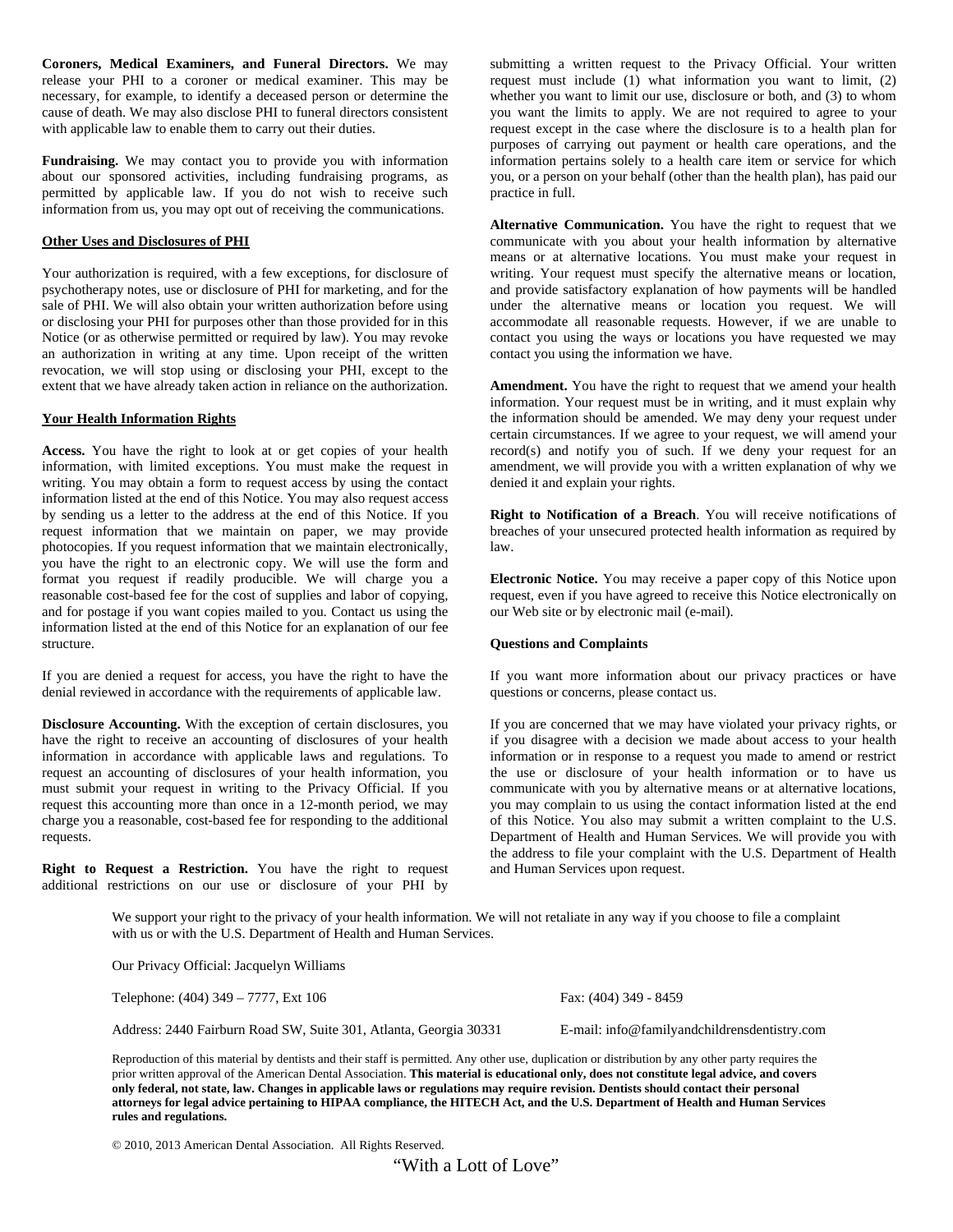# **CONSENT FOR USE AND DISCLOSURE OF HEALTH INFORMATION**

### **SECTION A: PATIENT GIVING CONSENT**

Name:

Address:

Telephone: E-mail:

Patient Number: Social Security Number:

#### **SECTION B: TO THE PATIENT**—**PLEASE READ THE FOLLOWING STATEMENTS CAREFULLY.**

**Purpose of Consent**: By signing this form, you will consent to our use and disclosure of your protected health information to carry out treatment, payment activities, and healthcare operations.

**Notice of Privacy Practices**: You have the right to read our Notice of Privacy Practices before you decide whether to sign this Consent. Our Notice provides a description of our treatment, payment activities, and healthcare operations, of the uses and disclosures we may make of your protected health information, and of other important matters about your protected health information. A copy of our Notice accompanies this Consent. We encourage you to read it carefully and completely before signing this Consent.

We reserve the right to change our privacy practices as described in our Notice of Privacy Practices. If we change our privacy practices, we will issue a revised Notice of Privacy Practices, which will contain the changes. Those changes may apply to any of your protected health information that we maintain.

You may obtain a copy of our Notice of Privacy Practices, including any revisions of our Notice, at any time by contacting:

Contact Person: Jacquelyn Williams

Telephone: (404) 349 - 7777 Ext 106 Fax: (404) 349 - 8459

E-mail: info@familyandchildrensdentistry.com

Address: 2440 Fairburn Road, Suite 301, Atlanta, Georgia 30331

**Right to Revoke**: You will have the right to revoke this Consent at any time by giving us written notice of your revocation submitted to the Contact Person listed above. Please understand that revocation of this Consent will *not* affect any action we took in reliance on this Consent before we received your revocation, and that we may decline to treat you or to continue treating you if you revoke this Consent.

#### **SIGNATURE**

I, \_\_\_\_\_\_\_\_\_\_\_\_\_\_\_\_\_\_\_\_\_\_\_\_\_\_\_\_\_\_\_\_\_\_\_\_\_\_\_\_\_\_\_\_\_\_, have had full opportunity to read and consider the contents of this Consent form and your Notice of Privacy Practices. I understand that, by signing this Consent form, I am giving my consent to your use and disclosure of my protected health information to carry out treatment, payment activities and heath care operations.

Signature: Date: Date: Date: Date: Date: Date: Date: Date: Date: Date: Date: Date: Date: Date: Date: Date: Date: Date: Date: Date: Date: Date: Date: Date: Date: Date: Date: Date: Date: Date: Date: Date: Date: Date: Date: D

If this Consent is signed by a personal representative on behalf of the patient, complete the following:

Personal Representative's Name:

Relationship to Patient: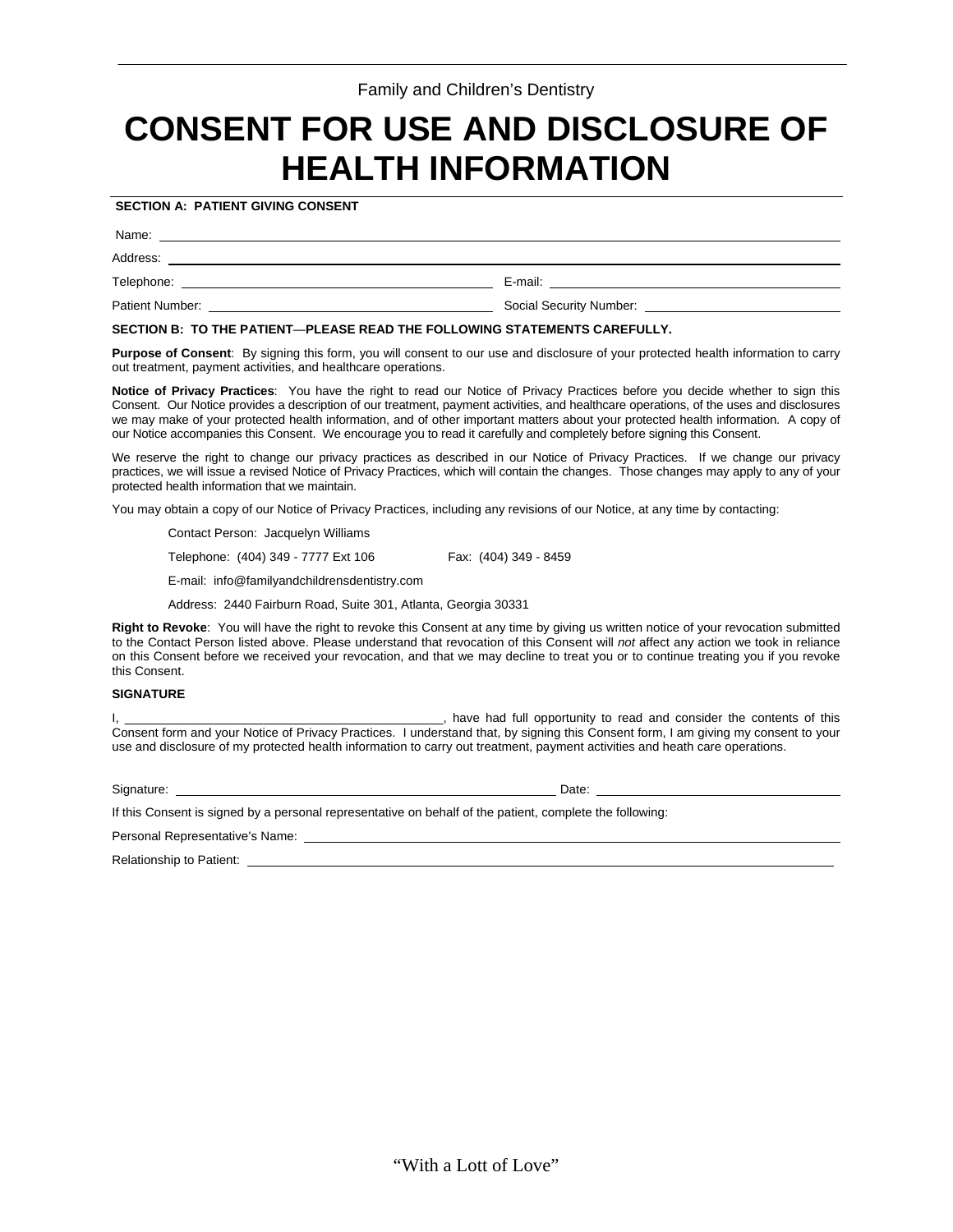# Family and Children's Dentistry

\_\_\_\_\_\_\_\_\_\_\_\_\_\_\_\_\_\_\_\_\_\_\_\_\_\_\_\_\_\_\_\_\_\_\_\_\_\_\_\_\_\_\_\_\_\_\_\_\_\_\_\_\_\_\_\_\_\_\_\_\_\_\_\_\_\_\_\_\_\_\_\_\_\_\_

\* You May Refuse to Sign This Acknowledgment\*

**I have received a copy of this office's Notice of Privacy Practices.** 

Print Name:\_\_\_\_\_\_\_\_\_\_\_\_\_\_\_\_\_\_\_\_\_\_\_\_\_\_\_\_\_\_\_\_\_\_\_\_\_\_\_\_\_\_\_\_\_\_\_\_\_\_\_\_\_\_\_\_\_\_\_\_\_\_\_\_\_\_\_\_

Signature:

Date:\_\_\_\_\_\_\_\_\_\_\_\_\_\_\_\_\_\_\_\_\_\_\_\_\_\_\_\_\_\_\_\_\_\_\_\_\_\_\_\_\_\_\_\_\_\_\_\_\_\_\_\_\_\_\_\_\_\_\_\_\_\_\_\_\_\_\_\_\_\_\_\_\_

### **For Office Use Only**  \_\_\_\_\_\_\_\_\_\_\_\_\_\_\_\_\_\_\_\_\_\_\_\_\_\_\_\_\_\_\_\_\_\_\_\_\_\_\_\_\_\_\_\_\_\_\_\_\_\_\_\_\_\_\_\_\_\_\_\_\_\_\_\_\_\_\_\_\_\_\_\_\_\_\_\_\_\_

We attempted to obtain written acknowledgement of receipt of our Notice of Privacy Practices, but acknowledgement could not be obtained because:

- $\Box$  Individual refused to sign
- $\Box$  Communications barriers prohibited obtaining the acknowledgement
- $\Box$  An emergency situation prevented us from obtaining acknowledgement
- □ Other (Please Specify)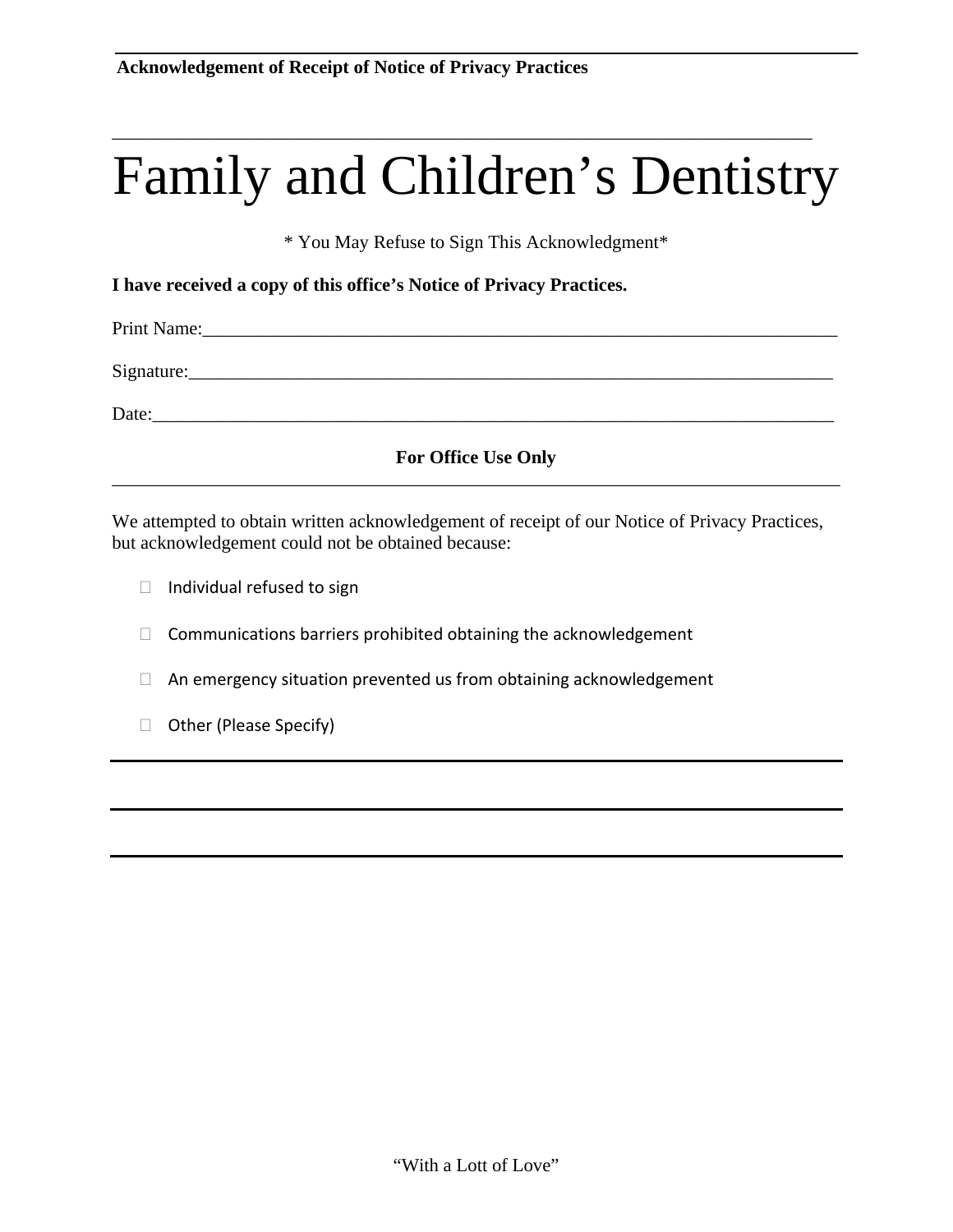# **Agreement to Receive Electronic Communication**  Family and Children's Dentistry

**\_\_\_\_\_\_\_\_\_\_\_\_\_\_\_\_\_\_\_\_\_\_\_\_\_\_\_\_\_\_\_\_\_\_\_\_\_\_\_\_\_\_\_\_\_\_\_\_\_\_\_\_\_\_\_\_\_\_\_\_\_\_\_\_\_\_\_\_\_\_\_\_** 

**Patient Name** (First MI Last)**:** 

**Date of Birth:\_\_\_\_\_\_\_\_\_\_\_\_\_\_\_\_\_\_\_\_\_\_\_\_\_\_\_** 

**Parent/Guardian** (First MI Last)**:** 

**Relationship to Patient: \_\_\_\_\_\_\_\_\_\_\_\_\_\_\_\_\_\_\_** 

**I agree that the Family and Children's Dentistry may communicate with me electronically at the email address below.** 

**I am aware that there is some level of risk that third parties might be able to read unencrypted emails.** 

**I am responsible for providing the dental practice any updates to my email address.** 

**I can withdraw my consent to electronic communications by calling: 404-349-7777**

**Email Address (PLEASE PRINT CLEARLY):** 

 $\omega$  , and the contract of  $\omega$ 

Patient/Parent Signature:

**Date:\_\_\_\_\_\_\_\_\_\_\_\_\_\_\_\_\_\_\_\_\_\_\_\_**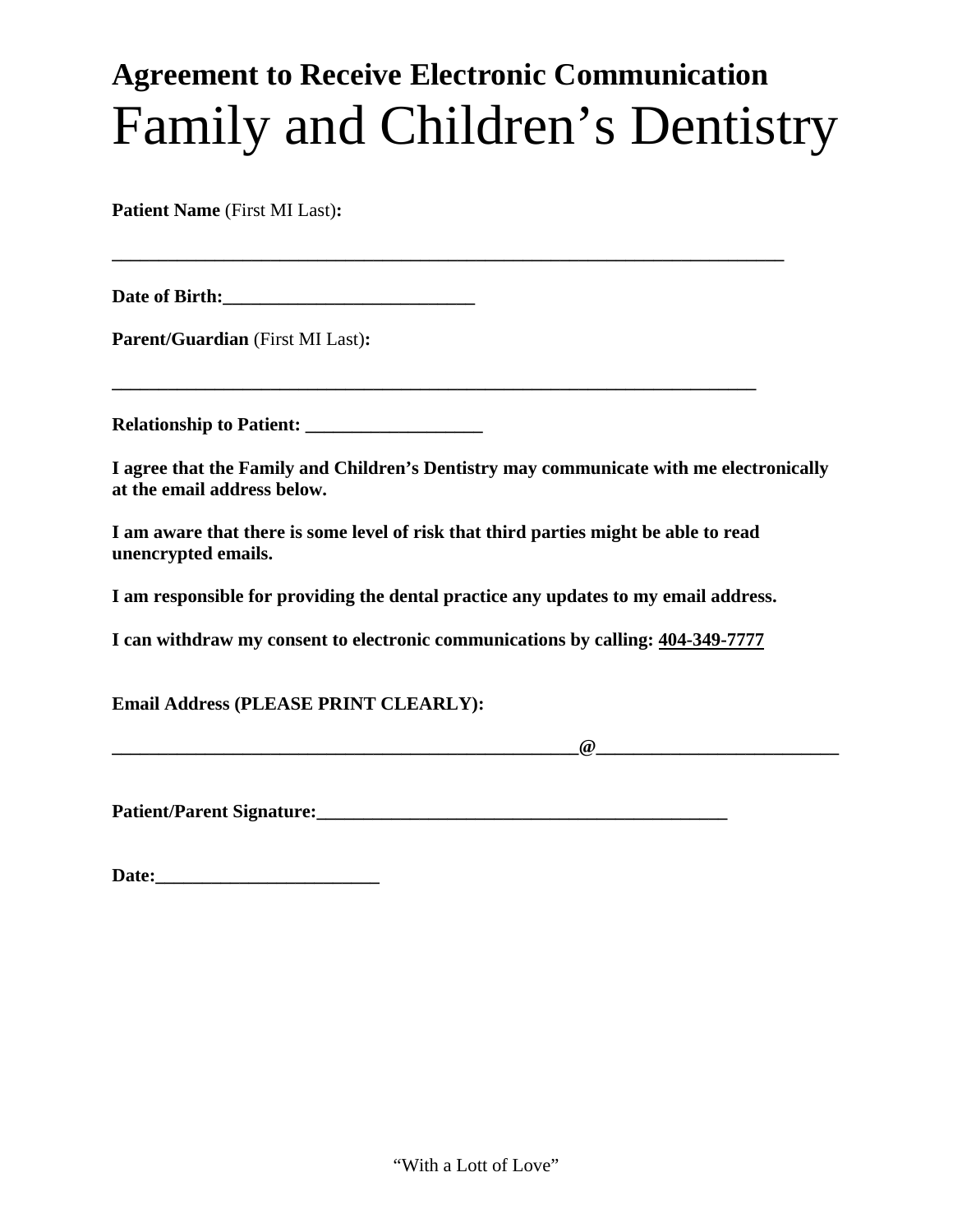# **Authorization Form for Use or Disclosure of Patient Information**

# Family and Children's Dentistry

**Patient Name** (First MI Last)**:** 

**Patient's Date of Birth:**\_\_\_\_\_\_\_\_\_\_\_\_\_\_\_\_\_\_\_\_ **Patient's Chart No.:** \_\_\_\_\_\_\_\_\_\_\_\_\_\_\_\_\_\_\_

\_\_\_\_\_\_\_\_\_\_\_\_\_\_\_\_\_\_\_\_\_\_\_\_\_\_\_\_\_\_\_\_\_\_\_\_\_\_\_\_\_\_\_\_\_\_\_\_\_\_\_\_\_\_\_\_\_\_\_\_\_\_\_\_\_\_

I hereby authorize Family and Children's Dentistry to use and disclosure the patient information as described below. I understand that information disclosed pursuant to this authorization may be subject to redisclosure by the recipient and may no longer be protected by HIPAA Privacy regulations.

**I \_\_\_\_\_\_\_\_\_\_\_\_\_\_\_\_\_\_\_\_\_\_\_\_\_\_\_\_\_\_\_\_\_\_\_\_\_\_\_\_\_\_\_\_\_\_\_\_\_\_\_\_\_\_authorize** 

**the following people to accompany and discuss dental diagnoses (including x-rays, photographs, and other clinical information), treatment plans, treatment results, and statements of services for** 

**\_\_\_\_\_\_\_\_\_\_\_\_\_\_\_\_\_\_\_\_\_\_\_\_\_\_\_\_\_\_\_\_\_\_\_\_\_\_\_\_\_\_\_\_\_\_\_\_\_\_\_\_\_\_\_\_\_\_\_\_\_\_\_.** 

**I understand that some documents may have financial or demographic information included.** 

**I understand that a parent or legal guardian must sign all treatment plans in order to consent to the treatment. Treatment will not proceed without a signature from a parent or legal guardian.** 

### **I understand that a parent or legal guardian must accompany the patient and remain on the premises for the duration of all sedation appointments.**

The following person(s) may receive this patient information:

| 1 <sub>1</sub>                                                                                                              |                                                              |
|-----------------------------------------------------------------------------------------------------------------------------|--------------------------------------------------------------|
| 2.                                                                                                                          | Relationship to Patient <b>Constant Constanting Constant</b> |
| 3.                                                                                                                          | Relationship to Patient ______________________               |
| 4.<br><u> 1980 - Jan Barbara (j. 1980)</u>                                                                                  | Relationship to Patient ______________________               |
| 5.<br><u> 1989 - Johann Barbara, martin amerikan basar dan berasal dalam basar dalam basar dalam basar dalam basar dala</u> | Relationship to Patient ________________________             |

# **NOTE: PHOTO ID IS REQUIRED FOR EACH PERSON AT THE TIME OF THE VISIT.**

"With a Lott of Love"